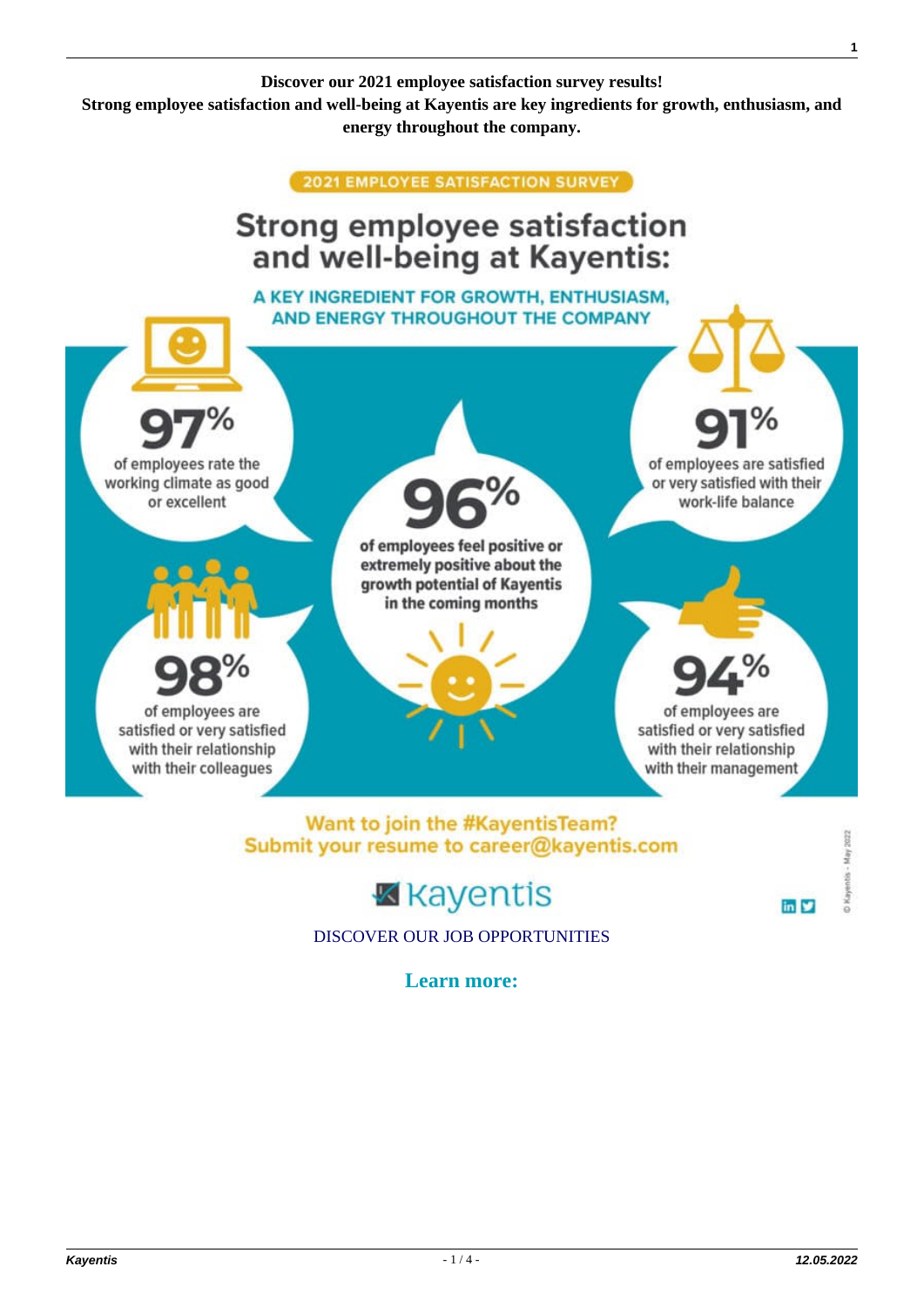

# **[Clin'form App: The BYOD solution for all your clinical studies](https://kayentis.com/clinform-app-the-byod-solution-for-all-your-clinical-studies/)**

12 May 2022

Clin'form App is the Kayentis BYOD solution, available for patients and caregivers to facilitate decentralized

[Read More »](https://kayentis.com/clinform-app-the-byod-solution-for-all-your-clinical-studies/)



**[Register for the "DCT is not the goal, just the means" webinar – June 16](https://kayentis.com/register-for-the-dct-is-not-the-goal-just-the-means-webinar-june-16/)** 12 May 2022

Using technology to add flexibility to clinical trials can support patients and sites – but

[Read More »](https://kayentis.com/register-for-the-dct-is-not-the-goal-just-the-means-webinar-june-16/)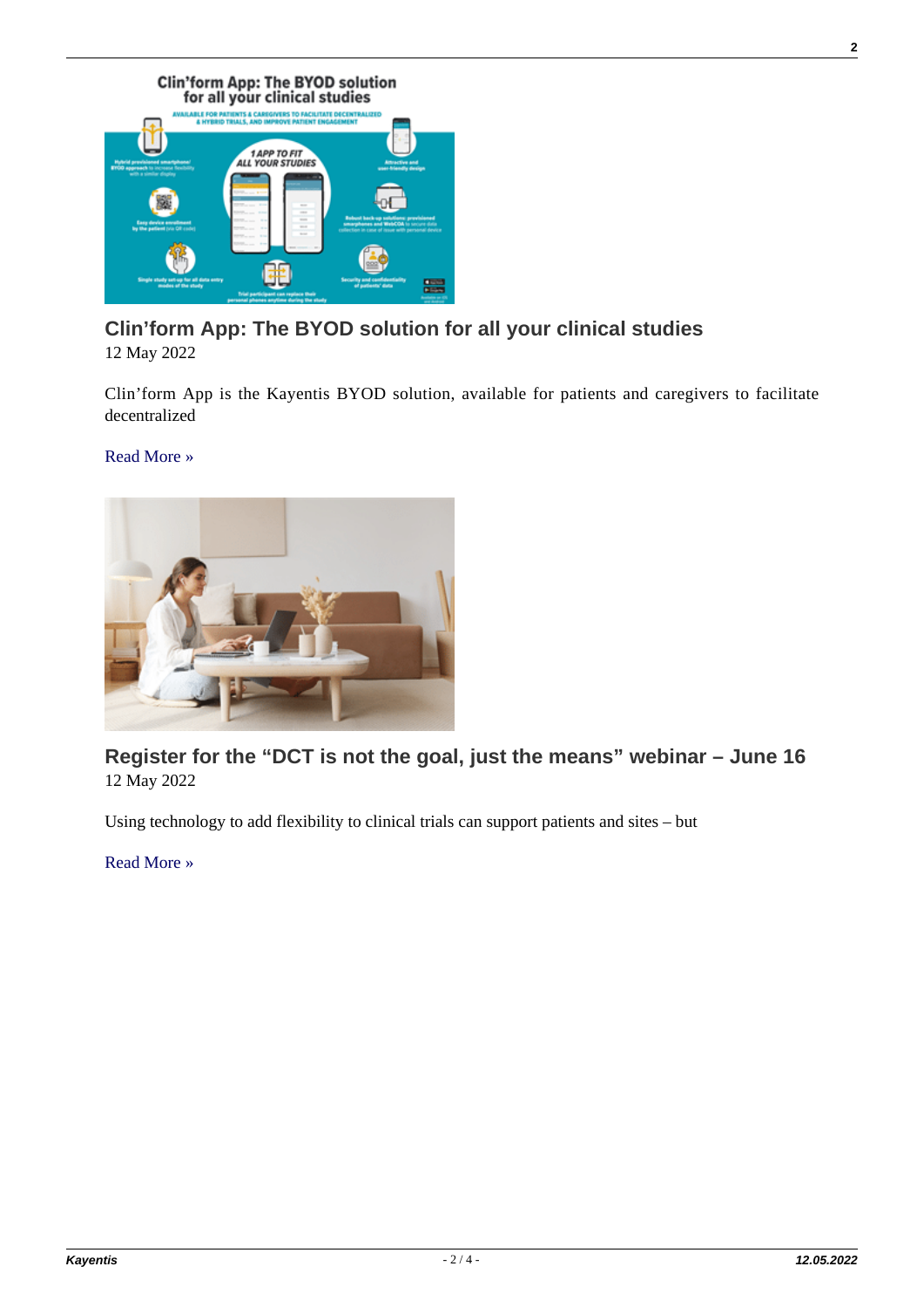

**[2021 Employee Satisfaction Survey](https://kayentis.com/2021-employee-satisfaction-survey/)**

12 May 2022

Discover our 2021 employee satisfaction survey results! Strong employee satisfaction and well-being at Kayentis are

[Read More »](https://kayentis.com/2021-employee-satisfaction-survey/)



## **[Customizing eCOA questionnaire design to improve the pediatric](https://kayentis.com/customizing-ecoa-questionnaire-design-to-improve-the-pediatric-exprerience/) [exprerience](https://kayentis.com/customizing-ecoa-questionnaire-design-to-improve-the-pediatric-exprerience/)**

11 May 2022

Dedicated to improve patient experience in clinical trials, Kayentis' Clin'form solution offers the flexibility to

[Read More »](https://kayentis.com/customizing-ecoa-questionnaire-design-to-improve-the-pediatric-exprerience/)